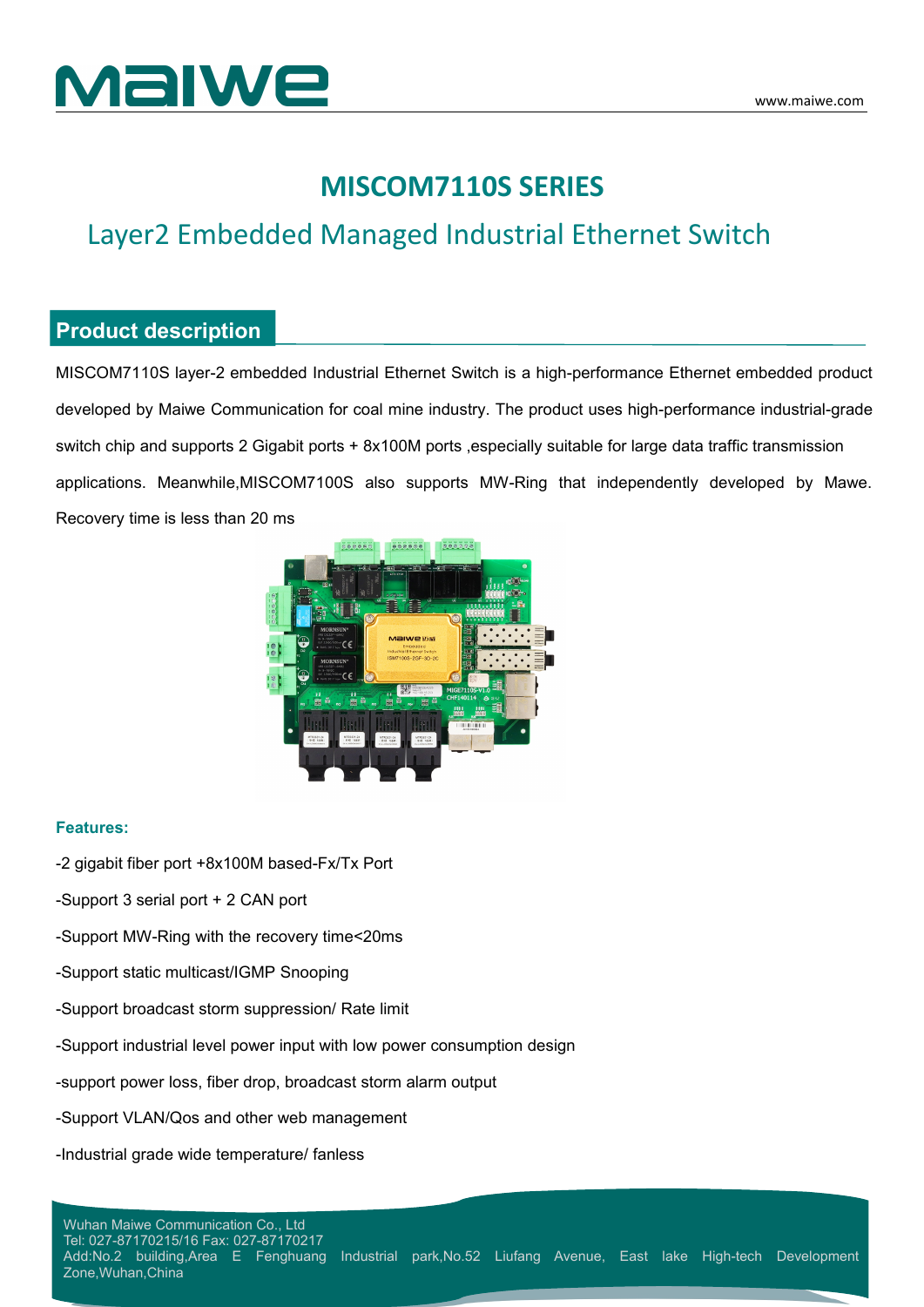

## **Product specification**

#### **Software performance**

|                                                                                                                      | Support VLAN/IEEE 802.1Q VLAN                                             |
|----------------------------------------------------------------------------------------------------------------------|---------------------------------------------------------------------------|
|                                                                                                                      | Support port aggregation.                                                 |
| <b>Switch Function</b><br>Redundancy protocol<br>Security technology                                                 | Support flow control.                                                     |
|                                                                                                                      | <b>Support Rate limit</b>                                                 |
|                                                                                                                      | Support broadcast storm suppression.                                      |
|                                                                                                                      | Support MW-Ring and the recovery time<20 ms.                              |
|                                                                                                                      | <b>Support RSTP/STP</b>                                                   |
|                                                                                                                      | Support IEEE 802.1x                                                       |
|                                                                                                                      | <b>Support HTTP/HTTPS</b>                                                 |
|                                                                                                                      | <b>Support RADIUS</b>                                                     |
|                                                                                                                      | <b>Support User rating</b>                                                |
| Multicast routing                                                                                                    | Support IGMP snooping/ IGMP v1/v2                                         |
|                                                                                                                      | Support GMRP/static multicast                                             |
| Service quality                                                                                                      | <b>Support Qos setting</b>                                                |
| management                                                                                                           | Support SP/WRR queuing                                                    |
| IP management                                                                                                        | Support DHCP server                                                       |
|                                                                                                                      | Support Console and Web management methods                                |
|                                                                                                                      | Support SNMPv1/v2c                                                        |
|                                                                                                                      | Support software upgrade                                                  |
|                                                                                                                      | Support host computer IP/MAC conflict alarm                               |
| Management and<br>maintenance                                                                                        | Support power failure alarm/power alarm/port alarm/support port mirroring |
|                                                                                                                      | Support log viewing                                                       |
|                                                                                                                      | <b>Support Link-check</b>                                                 |
|                                                                                                                      | <b>Support NTP</b>                                                        |
|                                                                                                                      | Support accept frame transmission frame statistics                        |
| <b>Technical specifications</b>                                                                                      |                                                                           |
|                                                                                                                      | IEEE802.3(Ethernet)                                                       |
|                                                                                                                      | IEEE802.3u (100Base-TX&100Base-FX)                                        |
|                                                                                                                      | IEEE802.3x (Flow Control)                                                 |
|                                                                                                                      | IEEE802.3ab (1000Base-T)                                                  |
| <b>Ethernet Standard</b>                                                                                             | IEEE802.3z (1000Base-LX)                                                  |
| IEEE802.1D (STP)<br>IEEE802.1w (RSTP)<br>IEEE802.1Q (VLAN)<br>IEEE802.1p (Priority)<br>IEEE802.1x (Visiting Control) |                                                                           |
|                                                                                                                      |                                                                           |
|                                                                                                                      |                                                                           |
|                                                                                                                      |                                                                           |
|                                                                                                                      |                                                                           |
| <b>Switch properties</b>                                                                                             |                                                                           |
| Priority queue                                                                                                       | 4                                                                         |
|                                                                                                                      |                                                                           |
| Wuhan Maiwe Communication Co., Ltd<br>Tel: 027-87170215/16 Fax: 027-87170217                                         |                                                                           |
| Add:No.2 building, Area E Fenghuang                                                                                  | Industrial park, No.52 Liufang Avenue, East lake High-tech Development    |
| Zone, Wuhan, China                                                                                                   |                                                                           |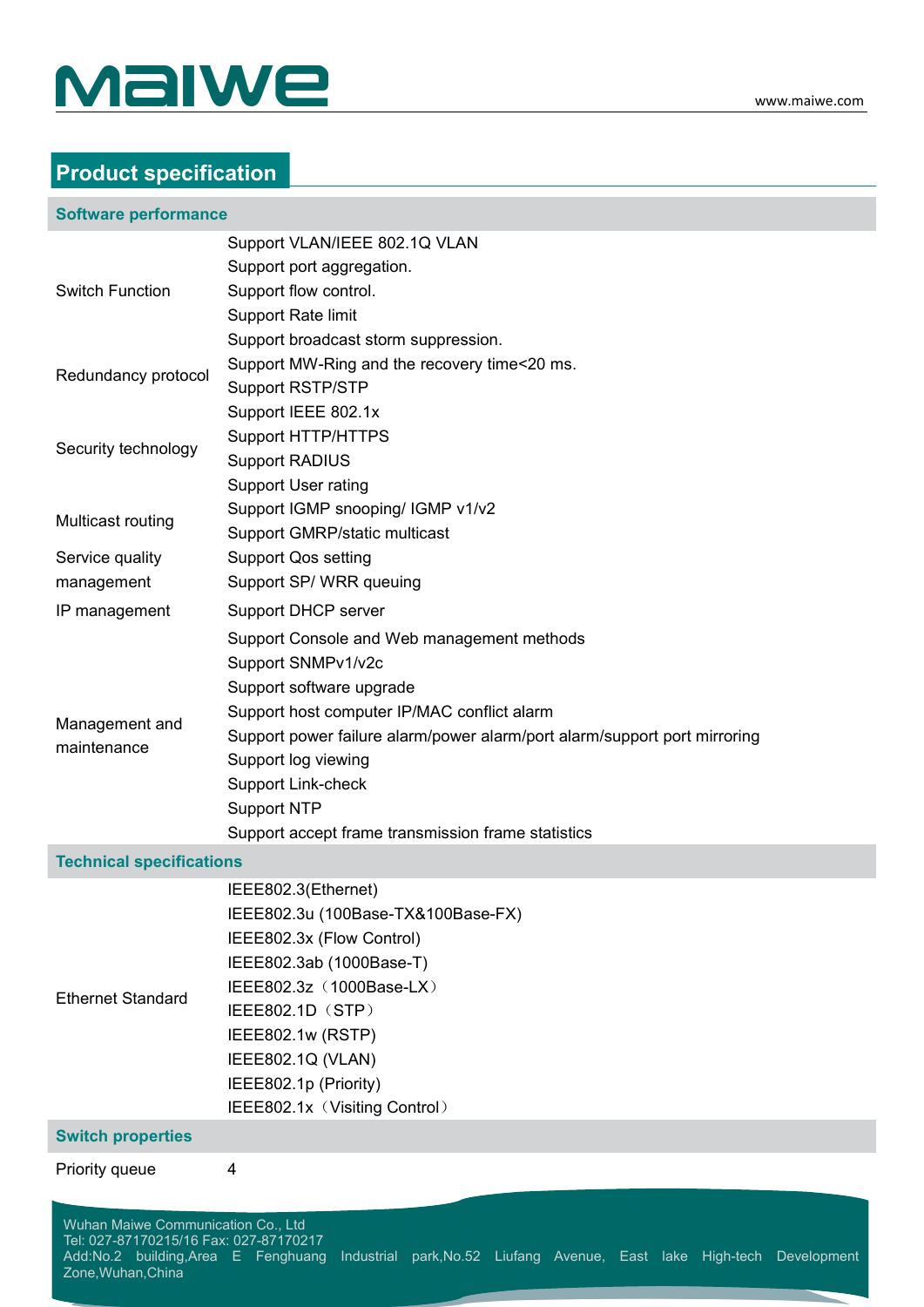# MalWe

| <b>VLAN Number</b>                | 4096                                                                                                                                  |
|-----------------------------------|---------------------------------------------------------------------------------------------------------------------------------------|
| <b>IGMP Groups</b>                | 256                                                                                                                                   |
| MAC table                         | 8k                                                                                                                                    |
| Switch Bandwidth                  | 5.6Gbps                                                                                                                               |
| Switch Latency                    | $<$ 5µs                                                                                                                               |
| <b>Interface</b>                  |                                                                                                                                       |
| Gigabit ports                     | Port numbers: 2                                                                                                                       |
|                                   | Connector: Interface form: SFP optical port (LC interface, single / multi-mode optional) or<br>10/100 / 1000M adaptive copper module. |
|                                   | Baud rate: 1000Base-LX(fiber port), 10/100/1000M for copper port                                                                      |
| 100M ports                        | Port numbers:8                                                                                                                        |
|                                   | Connector: 1x9 fixed fiber port(single or multimode, SC/FC/ST available) or RJ45                                                      |
|                                   | Baud rate:100Base-FX/ 10/100M-T(x) auto-negotiation RJ45 port                                                                         |
|                                   | Port number: 2 RS232/RS485                                                                                                            |
| Serial port                       | Interface form: 6 core with lock 3.81mm pitch signal wiring socket                                                                    |
|                                   | Port rate:300~115.2Kbps                                                                                                               |
|                                   | Port number:1                                                                                                                         |
| CAN port                          | Interface form: 6 core with lock 3.81mm pitch signal wiring socket                                                                    |
|                                   | Port rate:1 MB/s(MAX)                                                                                                                 |
| Debugging port                    | RS232/RJ45                                                                                                                            |
| Terminal block for<br>power input | 2 core with lock 5.08mm pitch signal wiring socket                                                                                    |
| Terminal block for<br>relay alarm | 6-core with lock 3.81mm pitch alarm signal wiring socket, 2 power input alarm, 1 relay<br>output alarm                                |
| <b>Communication distance</b>     |                                                                                                                                       |
| Twisted-pair                      | 100m(CAT5/CAT5e cable)                                                                                                                |
| Multimode fiber                   | Gigabit multimode: 850nm 550m;<br>10/100M multimode: 1310nm 2km;                                                                      |
| Single mode fiber                 | Gigabit single mode: 1310nm 20km;<br>10/100M single mode: 1310nm 20/40km;1550nm 60/80km;                                              |
| <b>LED indicator lights</b>       |                                                                                                                                       |
| Front panel LED                   | Host computer running indicator                                                                                                       |
|                                   | System Running indicator                                                                                                              |
|                                   | Power States indicator                                                                                                                |
|                                   | CAN Data transmission and reception indicator                                                                                         |
|                                   |                                                                                                                                       |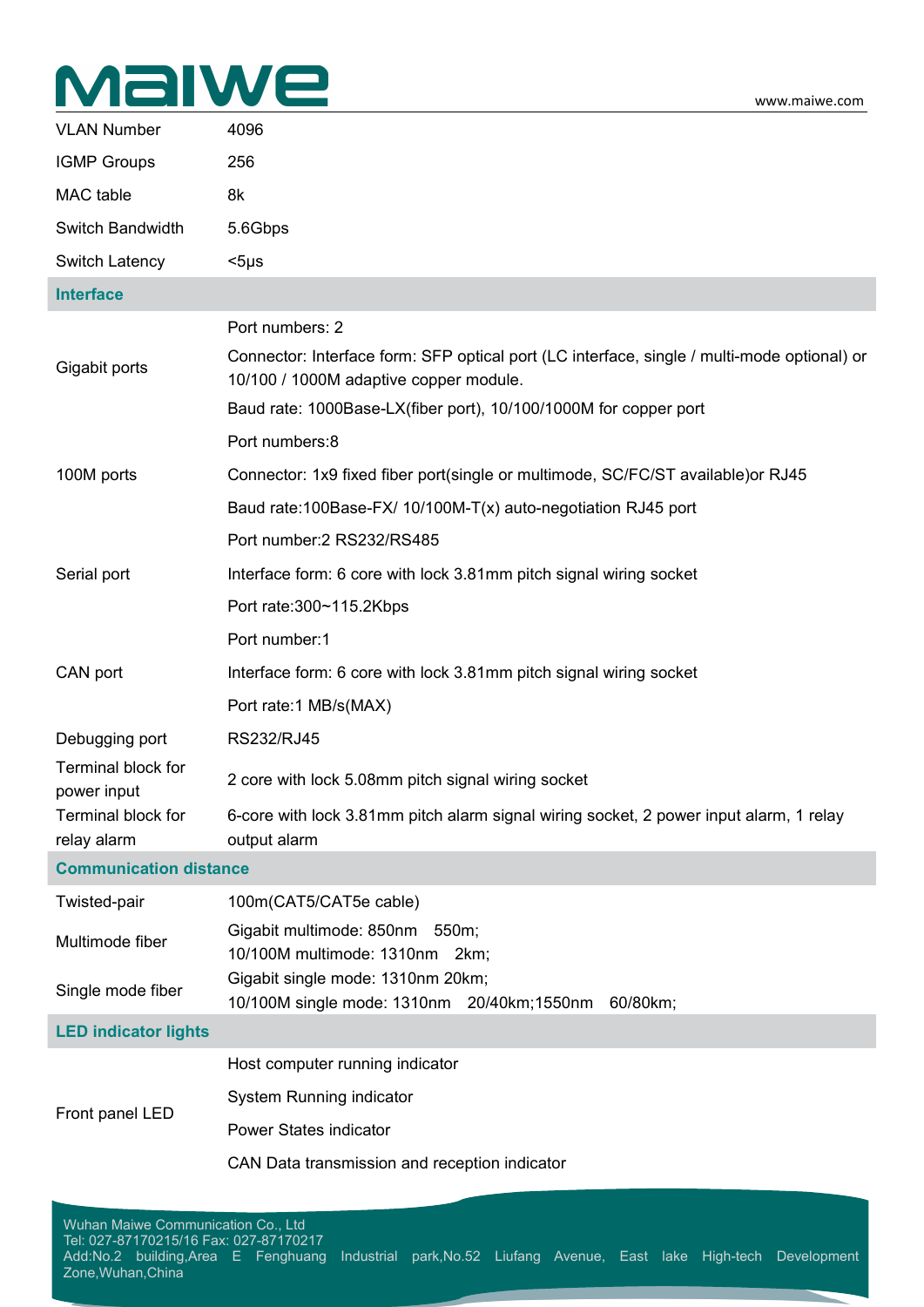

#### Serial port Data transmission and reception indicator

100M port indicator

| <b>Power Requirements</b>       |                                 |  |  |  |
|---------------------------------|---------------------------------|--|--|--|
| Power input                     | DC12V/DC24V/DC48V available     |  |  |  |
| Full-load<br>consumption        | $<$ 7W(Max)                     |  |  |  |
| <b>Working Environment</b>      |                                 |  |  |  |
| Operating<br>Temperature        | $-40^{\circ}$ C~85 $^{\circ}$ C |  |  |  |
| Storage temperature             | $-40^{\circ}$ C~85 $^{\circ}$ C |  |  |  |
| <b>Ambient Humidity</b>         | 5%~95%(non-condensing)          |  |  |  |
| <b>Physical Characteristics</b> |                                 |  |  |  |
| Shell                           | None                            |  |  |  |
| Installation                    | Positioning hole installation   |  |  |  |
| Dimension                       | 180mm×135mm                     |  |  |  |
| <b>Warranty</b>                 |                                 |  |  |  |
| Warranty period                 | 5 Years                         |  |  |  |
| Certification                   | CE, FCC, RoHS                   |  |  |  |